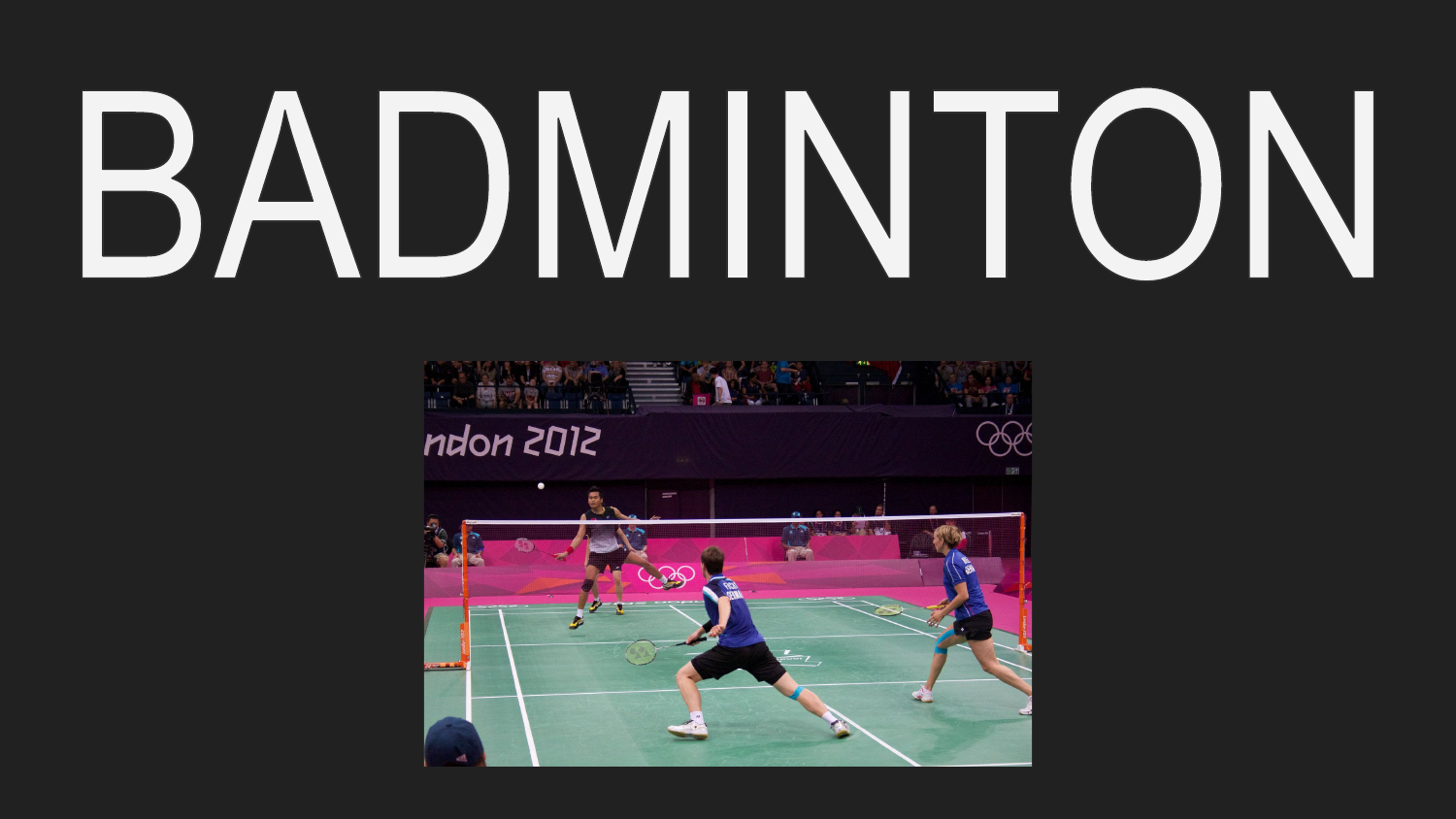# 1. HISTORY

The roots of Badminton can be traced to ancient Greece, China and India. It is derived directly from poona (city in India), which was played by British army officers stationed in India in the 1860s.

After being played in Canada, badminton arrived in America and has been popular since 1929. Since 1992, badminton has been an Olympic sport.

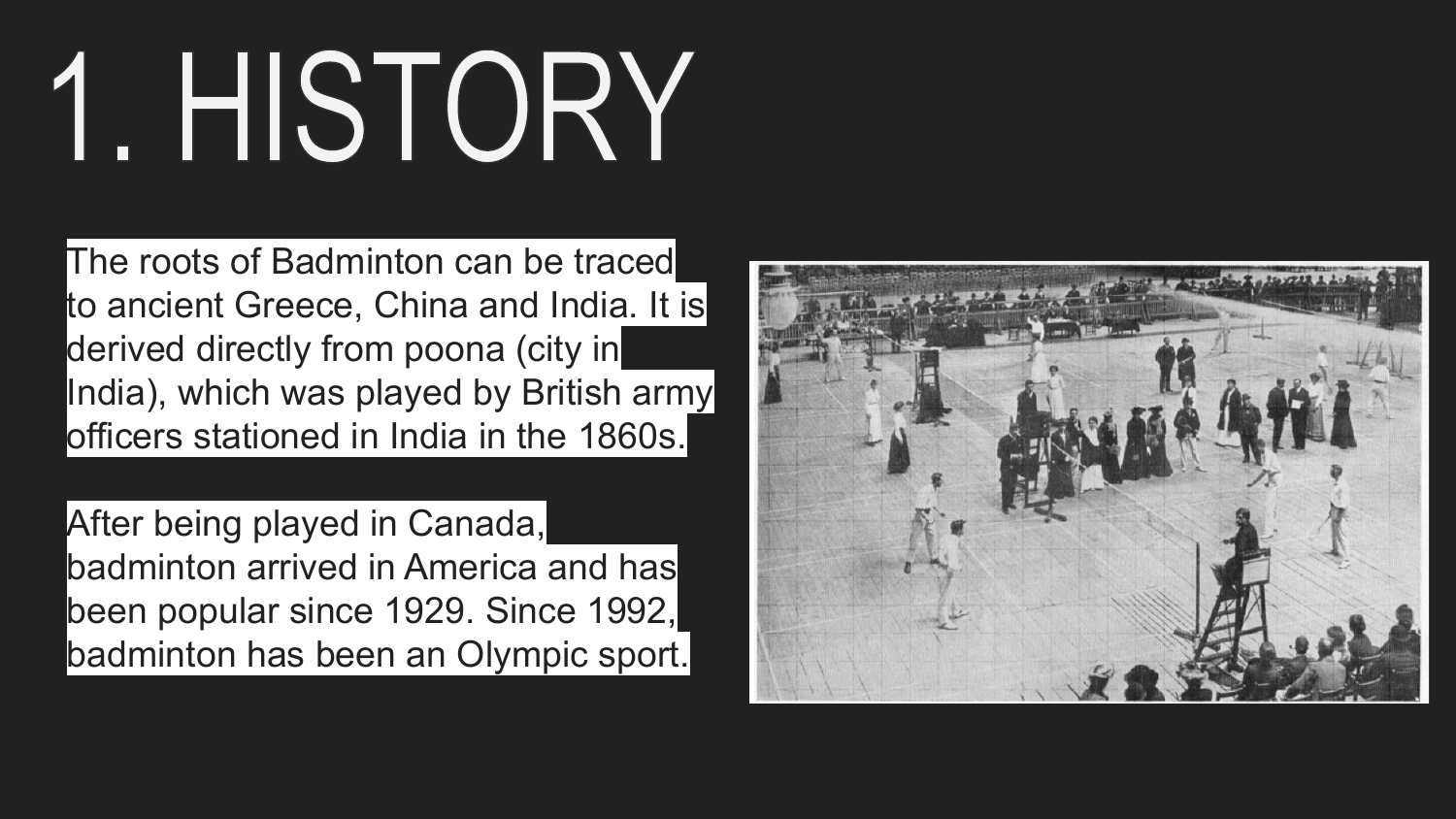# 2. RULES

- The match consists of the best-of-three games of 21 points.
- A match can be played by two opposing players (singles) or four opposing players (doubles).
- The player/pair winning a rally adds a point to its score.
- The player/pair winning a game serves first in the next game.
- A point is scored when the shuttlecock lands inside the opponent's court or if a returned shuttlecock hits the net or lands outside of the court the player will lose the point.
- At the start of the rally, the server and receiver stand in diagonally opposite service courts.
- A legal serve must be hit diagonally over the net and across the court.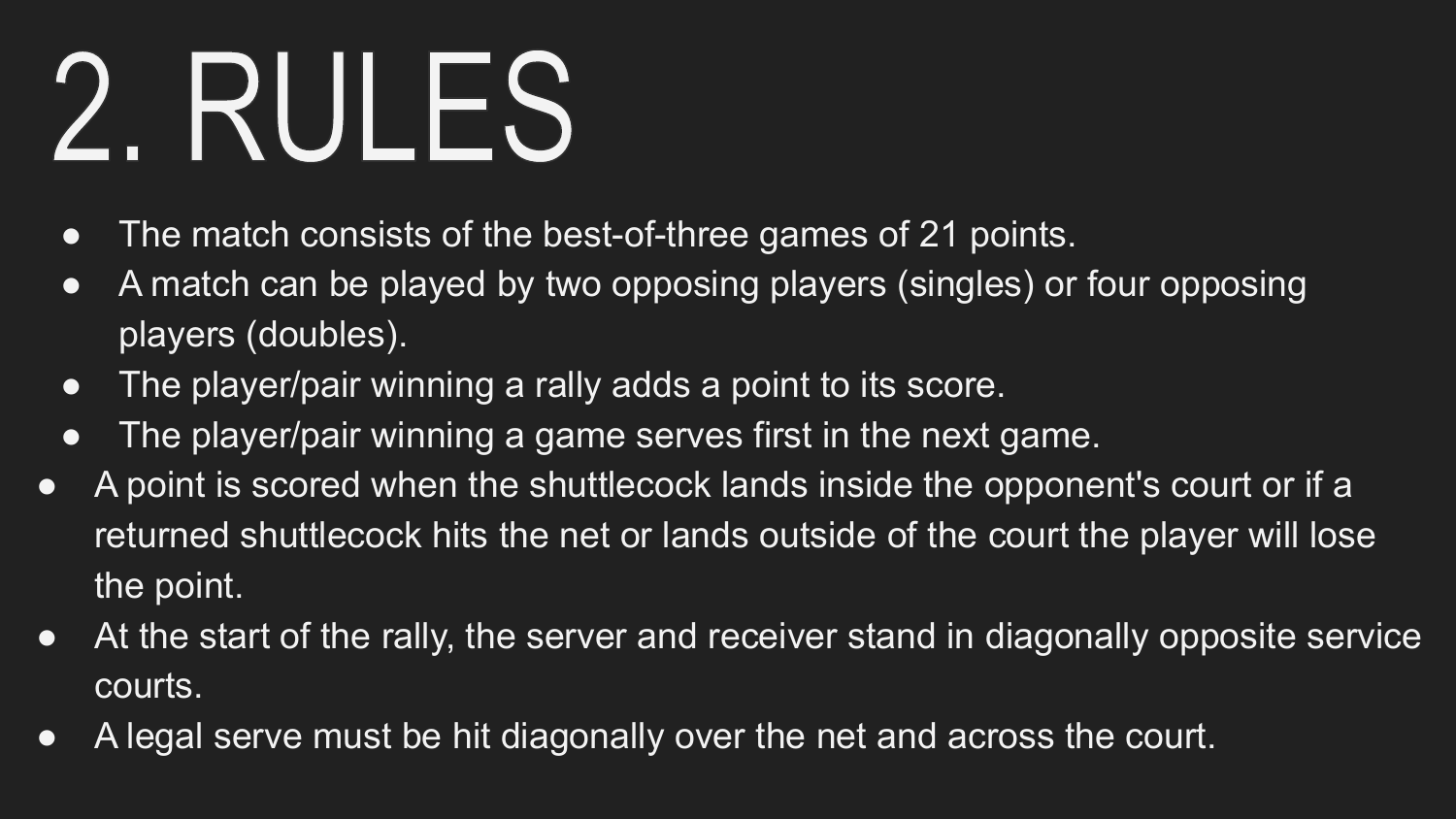#### • The rules do not allow second serves.

- During a point a player can return the shuttlecock from inside and outside of the court.
- A player is not able to touch the net with any part of their body or racket.
- A player must not deliberately distract their opponent.
- A player is not able to hit the shuttlecock twice.
- The player/team which wins 2 games (out of 3) first, wins the match.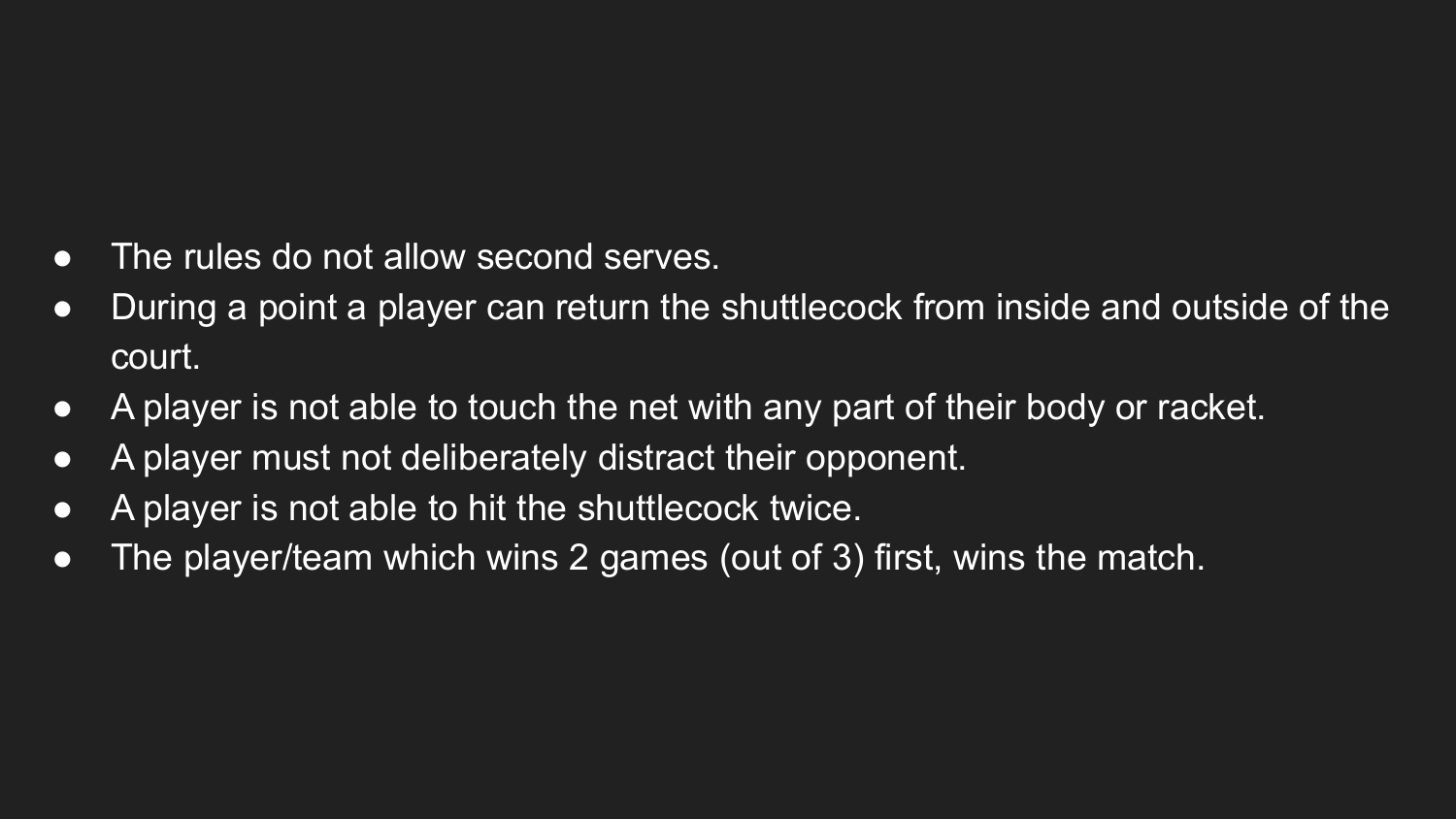### 3. EQUIPMENT



VectorStock®

VectorStock.com/37198516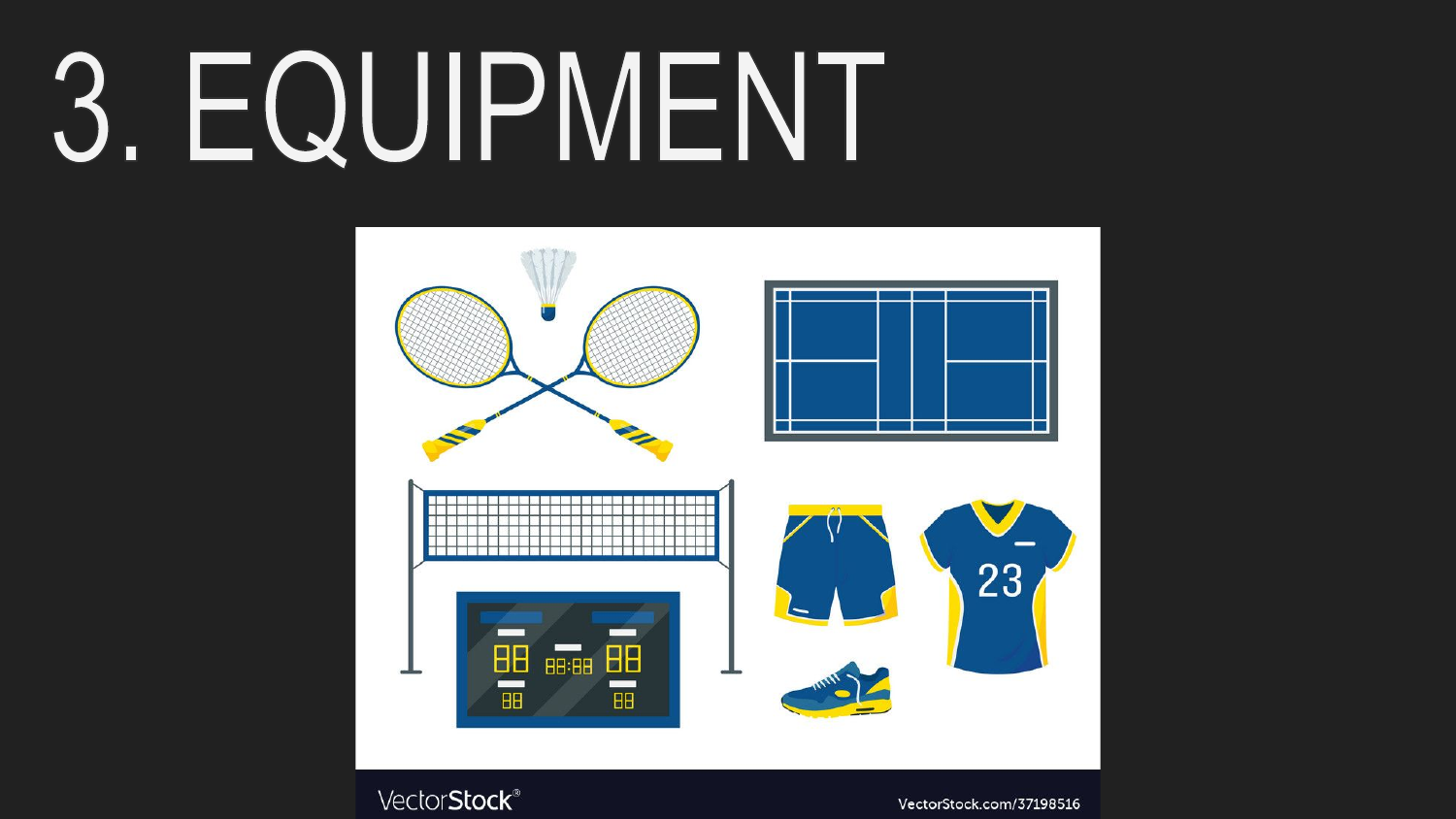# 4. COMPETITION IN INDIA

The **PREMIER BADMINTON LEAGUE (PBL)** is a team badminton league held in India.

It is one of the top badminton leagues in the world and it features the top Indian and international badminton stars.

With 9 teams and 8 venues, PBL today has a reach of over 100 million badminton fans via TV, on-ground activities and social media interaction .